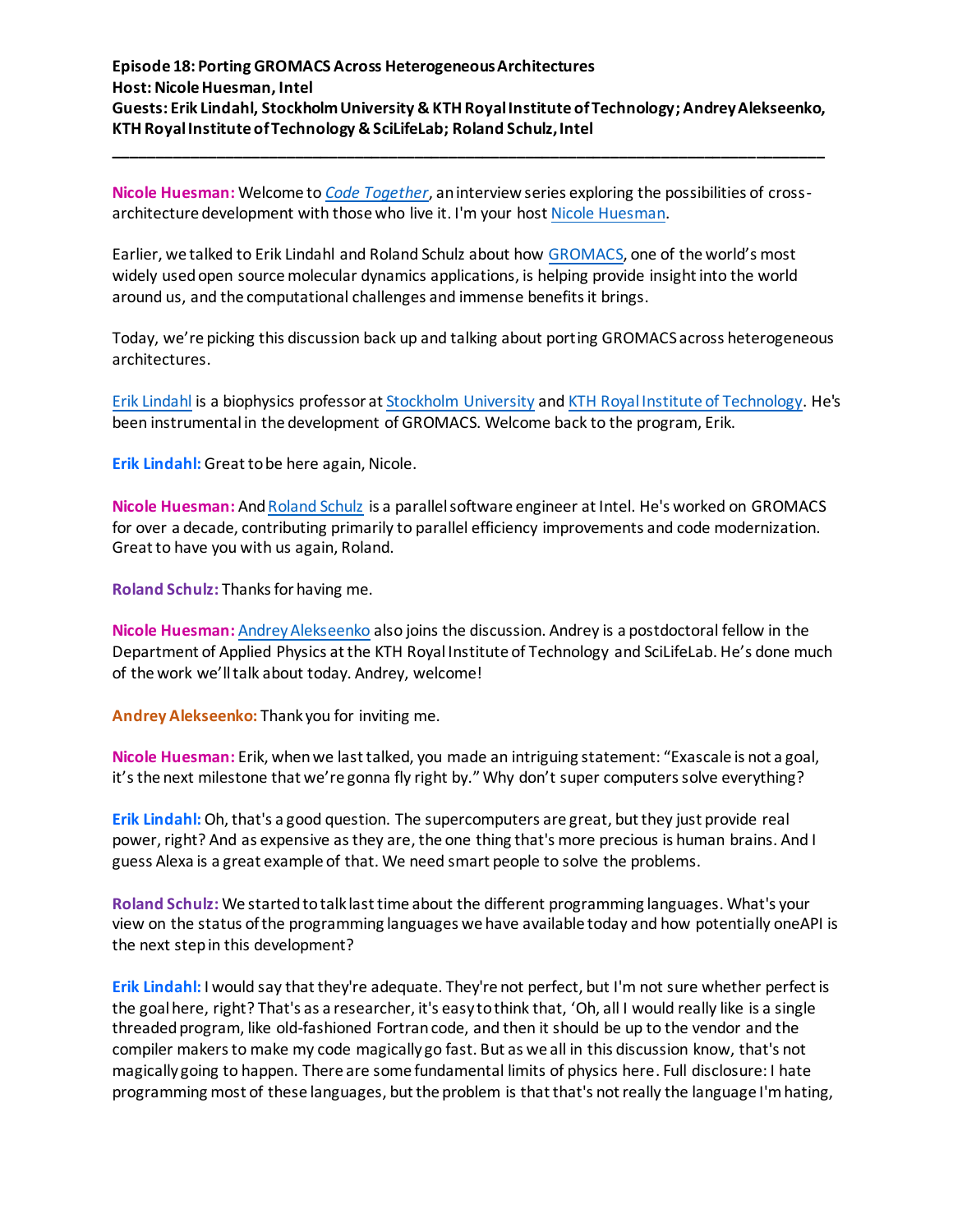**\_\_\_\_\_\_\_\_\_\_\_\_\_\_\_\_\_\_\_\_\_\_\_\_\_\_\_\_\_\_\_\_\_\_\_\_\_\_\_\_\_\_\_\_\_\_\_\_\_\_\_\_\_\_\_\_\_\_\_\_\_\_\_\_\_\_\_\_\_\_\_\_\_\_\_\_\_\_\_\_\_\_\_**

right? What I'm hating is that the fundamental limits that physics is setting here, that there are latencies to worry about and everything, and these languages at least expose those limits, so smart people like Andrey here can try to work around them. For that reason, I would say that radically, I don't like them, but it's the limitations we have to live with.

**Andrey Alekseenko:** So, languages can hide the hardware details for some users, but eventually all the abstractions start leaking. If you really want to push the hardware to its limits, you have to go low level. You have to really dig into the operations of the hardware. And I guess here, it's not that much about the language, but about the hardware and whether the language allows you to work with it, not about the syntax sugar or anything like that, although that is certainly nice to have.

**Erik Lindahl:** I think a great example is, Roland, you asked specifically about oneAPI, and even things like accelerators, GPUs, you name it, they too evolve. The latest trend we're starting to see now is that we're actually increasingly going to have devices with multiple chips, just as we got multiple chips in CPUs two decades ago, and that's of course a pain because none of us have the algorithms to make this work. But suddenly we're starting to have APIs where it's at least possible to express some of these things. It will actually take a year or two before most of our programs can really fully exploit it, but short term, it's a pain. Long-term, the only thing that's worse than that pain would be having APIs where I can't express this because then I can't make my code foster.

**Roland Schulz:** Andreyhas said, to get good performance, one has to program towards the hardware, and I completely agree. But on the other hand, GROMACS is over a million lines of code and we can't write every line of code for every new hardware coming out. And we're doing a lot of work in GROMACS to avoid having too much code specific to each individual hardware. What do you think is a good way of doing both portability as much as possible while getting performance?

**Andrey Alekseenko:** That's a really good question. And for the current release cycle, a big goal for us is to unify where possible the divergent code branches for different architectures. So, I don't think there is an easy and straightforward answer here. Of course, on one hand, we want to have as unified a code base as possible, as few device-specific workarounds and branches as possible. On the other hand, just writing a single code and hoping it will work magically on all devices and achieve the highest possible performance probably is a bit too much. So, it is very important to strike a balance here, how much we can maintain, how much effort we can put into optimizing for a specific hardware, because of course, there is also the limitation of the human resources available to us. You cannot manually tune for every single device in the market.

**Erik Lindahl:** No, and it's, I know a few years ago when we got Mark Abraham, and you were around then too, Roland, to join the team that I think we've over the years that, in academia, we always see codes as assets, right? When we're professional code developers, they've learned to see code as a liability. And I think we're gradually getting there, but it's hard. Any vendor or skilled student or something that comes up with something that speeds things up by 2%, by itself, 2% is awesome performance, but then we have to realize that, well, somebody will have to maintain this and we're going to have to debug this long-term for three or four or five different architectures, and the really hard part is saying no to something that, in principle, is good, but it's going to cost too much long-term.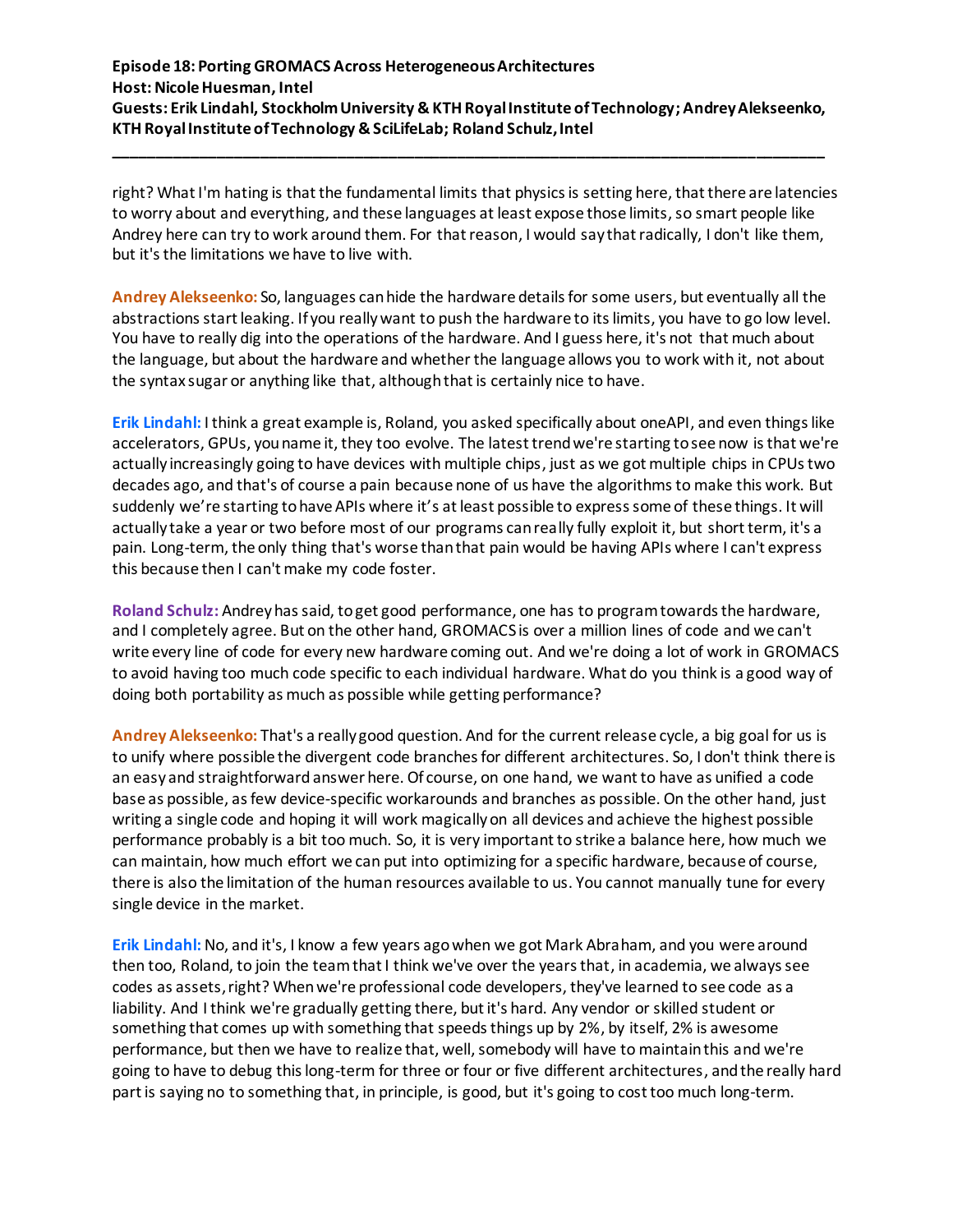**\_\_\_\_\_\_\_\_\_\_\_\_\_\_\_\_\_\_\_\_\_\_\_\_\_\_\_\_\_\_\_\_\_\_\_\_\_\_\_\_\_\_\_\_\_\_\_\_\_\_\_\_\_\_\_\_\_\_\_\_\_\_\_\_\_\_\_\_\_\_\_\_\_\_\_\_\_\_\_\_\_\_\_**

**Roland Schulz:** Because we've talked about the language features, how much do the language features matter for this? So currently, we have OpenCL as one of the code branches for GPU support and it's Cbased. And then we have support for CPU where we're not using the SPMD programming model, but we're doing explicit SIMD programming. How much do you think we can in the future share code by having one programming model which works across different CPU architectures?

**Erik Lindahl:** That's a great question. I'm actually looking forward to hear what Andrey thinks about this because he doesn't have all the burden of 20 years of looking at this code like I do! Part of our interest in [SYCL](https://www.khronos.org/sycl/) is ... this sounds horrible to get rid of [OpenCL,](https://www.khronos.org/opencl/) right? ... but C++ comes with many advantages. It allows us to organize code at a higher level. It allows us to abstract things away. So, our plan right now is by introducing SYCL as the portable layer, we can gradually retire OpenCL and have native C++ everywhere. But your challenge is even greater. Will we have a future where we can have a common code base for CPU and accelerators? I don't know. I think short-term, it's going to be difficult, but I would love to be proven wrong there.

**Andrey Alekseenko:** Yes. I don't believe we're going to see a single code base for CPU and GPU in the near future. Even right now, one can run OpenCL on CPUs, but usually the programming model is not a good fit for CPUs. So while it is possible to have a common OpenCL or better SYCL code base because yes, in our case, supporting OpenCL is quite a big pain, to be honest, not only because it's plain C, but because it's a small island of C surrounded by a sea of C++. So, we have to keep in mind the interoperability of the, say, headers that are included in both  $C++$  and  $C$  code base.

**Erik Lindahl:** Yeah. And I would expand on that by saying that maybe we're asking the wrong question, right? Of course, we can make a SYCL code run well on a CPU, but that's inherently a SYCL type of code. What many of us—and in particular, Roland has been active in this—juicing CPU to the maximum extent possible. And […] the CPU is that I can execute a single instruction and then have the results just like five clock cycles later. And this has allowed us to write exceptionally fine-tuned code for things that are extremely latency sensitive. It is a limitation of SYCL in the sense that, the whole accelerator model is that we're paying in latency for getting throughput, and that using that type of programming API for code that we've been able to explore at very short latencies, I think that's difficult. And it's probably even the wrong optimization to do.

I expect that we will see a convergence where, what we today call CPU, just as we have a floating-point unit in them now, we might very well have a throughput-focused set of execution units in them in 10 years. And at that point, who knows, we might have some sort of SYCL programming environment where we use some slightly different programming constructs for latency- versus throughput-focused things. But my conscious of programs in general should start to think about is this particular part of my algorithm latency or throughput sensitive because neither the compiler nor the API will solve that magic for you.

Roland Schulz: Yes, very good point. So, I think historically the GROMACS project always tries to base things as much as possible on open standards, like whether it's languages like [C++](https://isocpp.org/) o[r OpenMP](https://www.openmp.org/) and so on. Why is it currently not possible to just use plain C++? Why are extra languages needed for GPU programming? And what do you think is the future path towards having GPU support in just C++?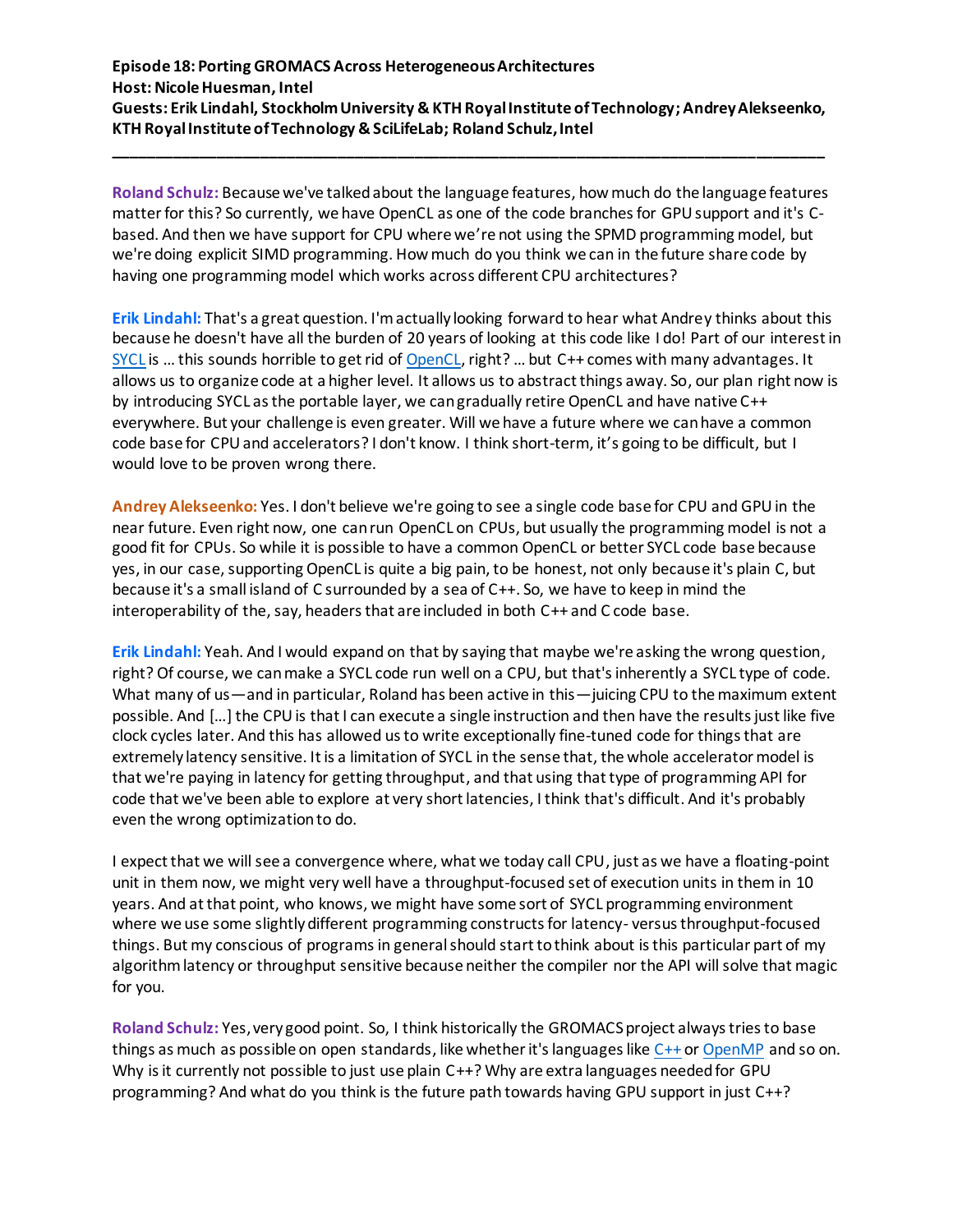**\_\_\_\_\_\_\_\_\_\_\_\_\_\_\_\_\_\_\_\_\_\_\_\_\_\_\_\_\_\_\_\_\_\_\_\_\_\_\_\_\_\_\_\_\_\_\_\_\_\_\_\_\_\_\_\_\_\_\_\_\_\_\_\_\_\_\_\_\_\_\_\_\_\_\_\_\_\_\_\_\_\_\_**

**Erik Lindahl:** I think those are two very key differences. The first thing, it would be an awesome world if we could just write our algorithms, forget about C++. What if I could write my algorithms as equations and then just magically have a computer solve everything. I think we've tried that, including Intel, a couple of times! It usually didn't work out particularly well. The reason for expressing the limitations of hardware with that also comes the possibility of using the special properties of the hardware, right? That it matters occasionally whether I have the SIMD units, that'sfour, eight or 16 units wide. And if I cannot just compile an existing algorithm, but if I can tune my algorithm to benefit from, say, operating on 4x4 units, that of course means that I can exploit that. But if I don't change my algorithm, it would have to be an exceptionally intelligent compiler to not just change the implementation, but completely change the algorithm to fit the hardware better, and I just don't see that ever happening.

**Roland Schulz:** I agree. My view on it is that, while there are interesting new developments happening or proposed for the C++ standard, it's still quite a few years out until we have all of those features you just mentioned or the capability to express those things you said we need to be able to express in just ISO C++.

**Erik Lindahl:** Yeah, but there will of course be many simple things like sorting or obvious processes we do in STL containers. They will obviously be GPU-accelerated there as they are in other places in the standard, there is little specific code as possible, but things that are very algorithm-specific… I would so love to be proven wrong here, but I just don't see it happening. This would kind of be like me writing a bubble sort, and then the compiler changing that to a quicksort, not just by linking to a different library function, but by recognizing the algorithm. And I can't imagine compilers being that smart in my lifetime.

**Roland Schulz:** Yes. And as you mentioned, the trend is going towards more hardware diversity and all those factors you just mentioned mean that we will need to even more have different algorithms to run well on those diverse set of hardware, correct?

**Erik Lindahl:** Yes. But in many cases I would argue we don't need completely different algorithms, but we might need algorithms with a few tuneables, right? So that's, for instance, if I run on a completely scalar architecture, it's likely best to calculate a 1x1 interactions at the time. If there is some sort of fundamental 4-way SIMD, it's likely better to do that 4x4, but in principle, it's the same algorithm. It's just that we have some sort of tuneable parameter here and that's at least for parts of GROMACS I think we've been able to achieve that, that these are not four different directors with completely orthogonal code. It's one directory, but depending on the hardware, we end up using slightly different versions of the code.

**Andrey Alekseenko:** I totally agree. For example, right now in GROMACS, GPU offload supports most devices, it supports NVIDIA, Intel and AMD GPUs, and it is mostly the same code with a few vendorspecific blocks here and there. However, to get good performance on NVIDIA, we have to use CUDA primarily for newer devices. So, we have to maintain an additional copy of mostly the same code in CUDA. So, while there is a variant of hardware, the algorithms are mostly identical, with a few knobs or a few blocks here and there that are vendor-specific. But the zoo of different platforms, which are vendor-specific, make maintaining the support for these different hardware quite difficult.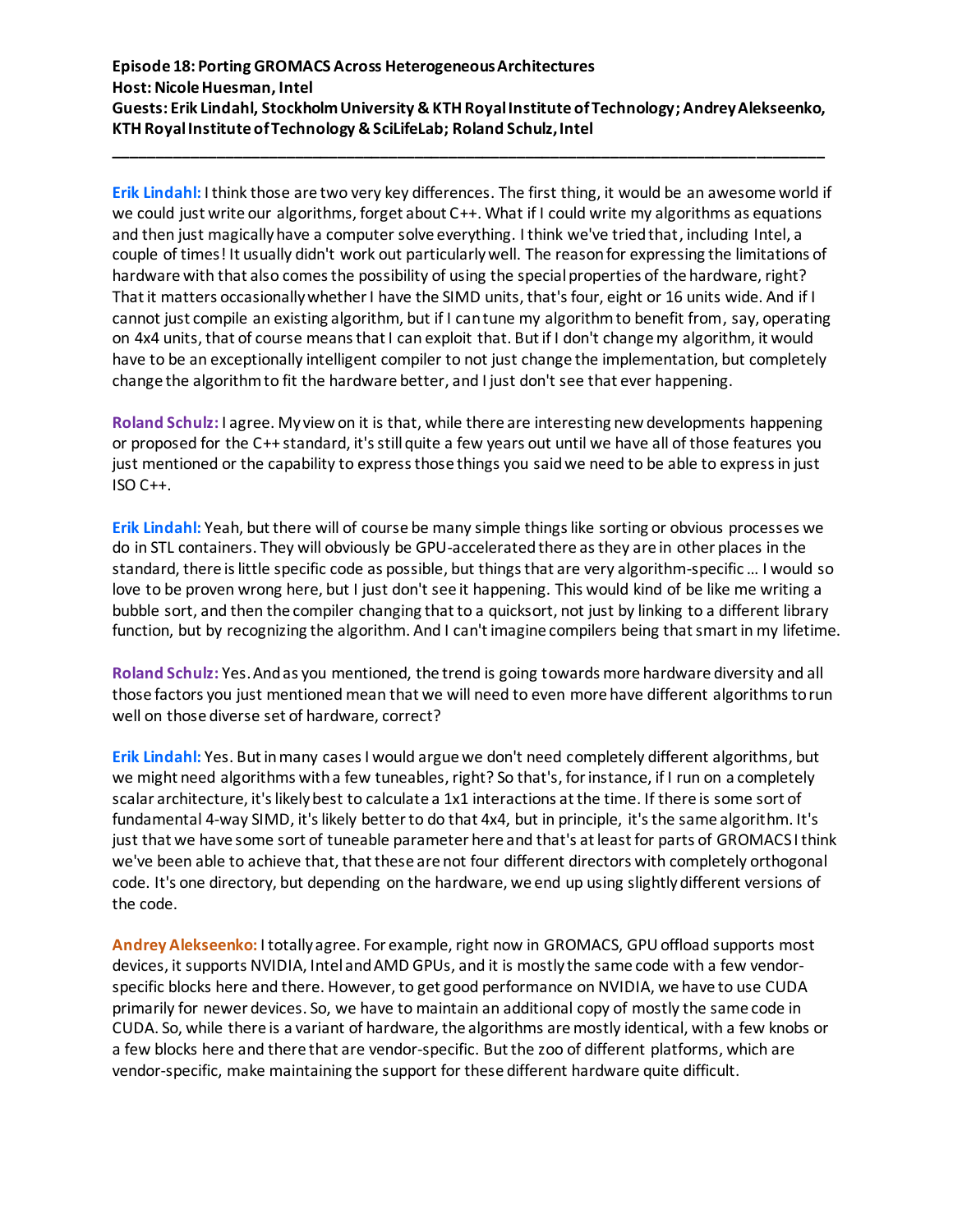**\_\_\_\_\_\_\_\_\_\_\_\_\_\_\_\_\_\_\_\_\_\_\_\_\_\_\_\_\_\_\_\_\_\_\_\_\_\_\_\_\_\_\_\_\_\_\_\_\_\_\_\_\_\_\_\_\_\_\_\_\_\_\_\_\_\_\_\_\_\_\_\_\_\_\_\_\_\_\_\_\_\_\_**

**Erik Lindahl:** Roland, you spoke about the importance that we should have standards, right? Since a couple of hours ago, SYCL is now a standard from the Khronos Group.

**Roland Schulz:** Yeah, exactly. Today, as of thisrecording, the new version of the SYCL 2020 standard was released. And given that it was released today, you probably haven't had time to look in detail at this, but the provisional has been out before. Are there any specific things you're excited for the new release of the standard?

**Erik Lindahl:** Well, as you said, we've been able to monitor the process from the inside. But if you look over the last year, I like the fact how this entire interaction and bringing in lots of developers has helped. We've been able to shave off a few warts, some things like avoiding having too many things like naming templates and kernels and everything. It's certainly an easier language to use than it was a year ago!

**Roland Schulz:** When it comes to alternative programming models, the ones already mentioned, and also the Pragma-based ones, why did you choose to use SYCL to target Intel GPUs?

**Erik Lindahl:** You mean compared to OpenCL?

**Roland Schulz:** Compared to both Pragma-based, so using OpenMP offload, as well as the other alternatives available, yes.

**Erik Lindahl:** So, if we compare to OpenMP offloads are, in theory, interesting. For many users, I would encourage them to start with OpenMP because it's simple, it's portable and it will work everywhere, right? Our curse with GROMACS is that we spent so many years optimizing that, so we know a whole lot about how to explore details of hardware to get good performance. And with a language like SYCL, we can dig deeper here. Once you've hit your head against brick walls too many times and you just can't push OpenMP further, that's probably the stage where you should start using SYCL. This might sound strange, but don't immediately jump to these languages unless you absolutely need them, right? Unfortunately, over the years we have accepted that we do need them. So again, writing things with explicit instructions targeting hardware is a necessary evil, not something you should do just because it's fun.

**Roland Schulz:** How was the experience like so far? The DPC++ release is still the first release, so as with all new software, there are still some initial hurdles, but Andrey, how was the experience so far porting to SYCL? And how did you go about doing that? I know you did a lot of refactoring at the beginning. Why did you choose to do that?

**Andrey Alekseenko:** Most ofthe refactoring was related to things that our code base is large and has a lot of history. Right now, we have some code duplicated between CUDA and OpenCL backends, and a new backend will require a third copy of essentially the same code. The task of unifying all these code branches hasn't been finished. It was planned to be finished in 2021 release. Unfortunately, it was not due to time constraints of the year ending, but it was partially done, and it was a great help because the less code duplications there is, the easier the overall product is to maintain.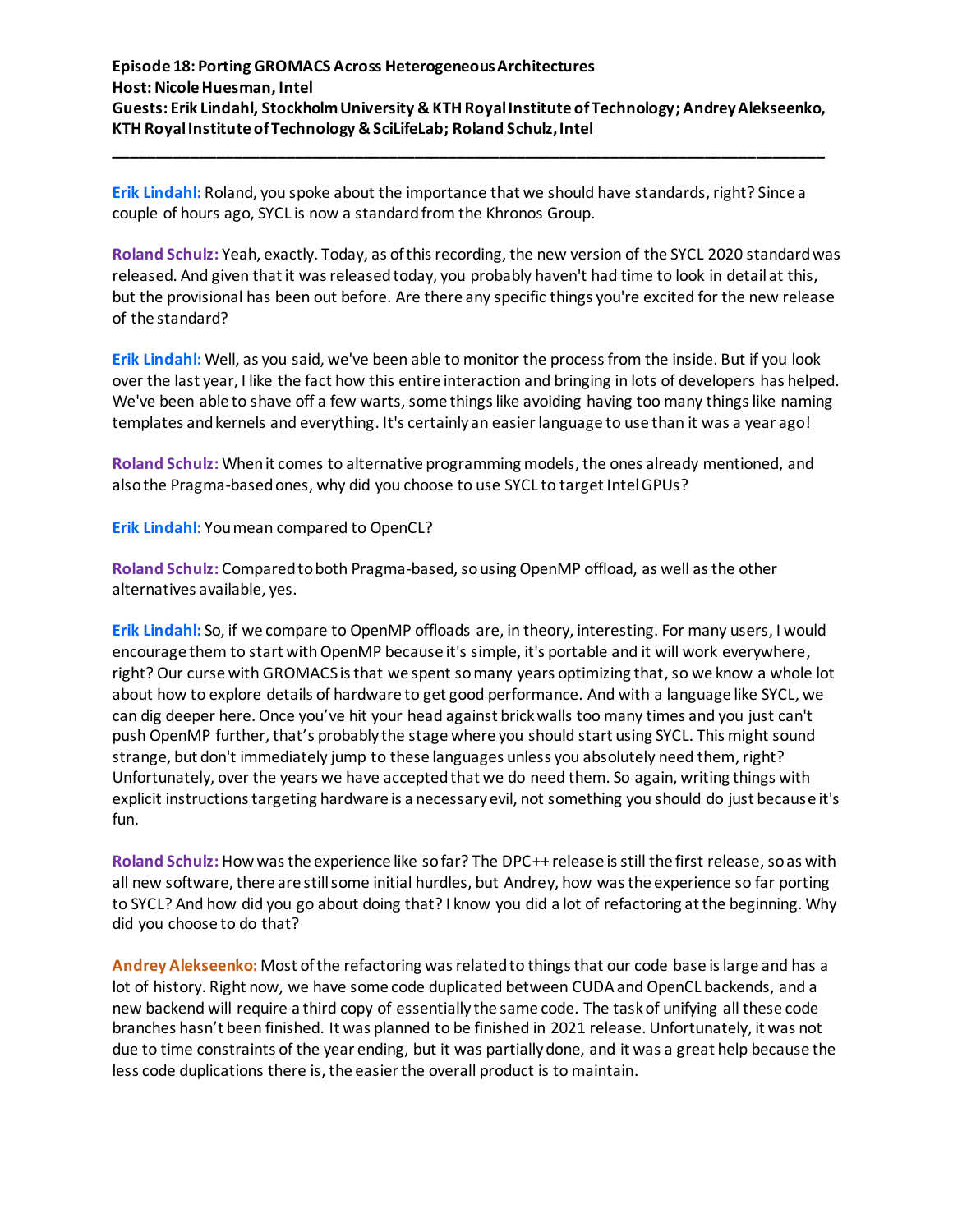**\_\_\_\_\_\_\_\_\_\_\_\_\_\_\_\_\_\_\_\_\_\_\_\_\_\_\_\_\_\_\_\_\_\_\_\_\_\_\_\_\_\_\_\_\_\_\_\_\_\_\_\_\_\_\_\_\_\_\_\_\_\_\_\_\_\_\_\_\_\_\_\_\_\_\_\_\_\_\_\_\_\_\_**

Regarding SYCL itself, the experience was pretty positive. As Roland mentioned, there were some pains related to the novelty of the whole toolset, the early versions of standards, and so on. But that was to be expected.

**Erik Lindahl:** Yeah, I was, I've been very positively surprisedwith this. All these languages have bugs. I don't worry so much about bugs, to tell the truth, but that we're gradually seeing a community with people exchanging information, right? That's usually how we find our ways around not necessarily bugs, but even limitations that something is just slow, has anybody found a faster way to do that? Then of course, SYCL is nowhere near as mature as CUDA. That would be a horribly unfair comparison to make given that there's almost 20 years of difference and developments that we are seeing a budding community here. So, you're not going to be all alone if you're developing SYCL code today.

**Andrey Alekseenko:** And what's particularly nice is that, not only the community of SYCL developers is growing, but also the number of backends we see in active development, not only C++, but also implementations like ComputeCpp or hipSYCL. So, this standard itself is getting widely adopted. And your support, it's no longer a vendor-specific thing because it's actually a community-wide standard.

**Erik Lindahl:** Yeah, this might sound strange in a podcast organized by Intel, but I would argue this is potentially the strongest side of SYCL or DPC++ or whatever you call it that, I love th[e example](https://www.nersc.gov/news-publications/nersc-news/nersc-center-news/2021/nersc-alcf-codeplay-partner-on-sycl-for-next-generation-supercomputers/) that happened about a week ago, that NERSC are now contracting with ComputeCpp to make sure that SYCL will actually work on Perlmutter [...], but as developers, of course, that means that you can start writing your code. And I bet not even NERSC knows what architecture their next system after Perlmutter is going to have. But I bet that the SYCL code is going to run on it. And that has never, ever been the case as a developer before, that you can trust that your code will run on the next-generation accelerator too. GROMACS is in some ways an outlier, right? Because it's very difficult to take performance away from people when you've given it to them. That's also why we can't just switch to SYCL overnight, but we have several of these other projects on the team and new acceleration efforts we're starting, [and for these] then I will increasingly just use SYCL. It might not give me a hundred percent everywhere, but I would get 90% everywhere as a gigantic savings in development efforts.

**Roland Schulz:** So Andrey, I know the preview release of the SYCL version, which came out just a few days after the new GROMACS2021 release is out, where can people find it and what can people expect to be in that release and where can they get more information?

**Andrey Alekseenko:** The version 2021 SYCL was released on February 5, a few daysfrom the main 2021 release, and can be downloaded on our website[, GROMACS.org](http://www.gromacs.org/About_Gromacs) right below the main section for 2021 series. Regarding features, it has support for offloading the non-bonded computations to the SYCL devices, particular Intel GPUs. It's made a separate release because while it is stable, we do want to be able to update it more often than the main release because SYCL is in very active development right now, and you might expect more features and more hardware support during the upcoming year.

**Nicole Huesman:** As we wrap up today, Andrey, Eric, where can listeners go to learn more?